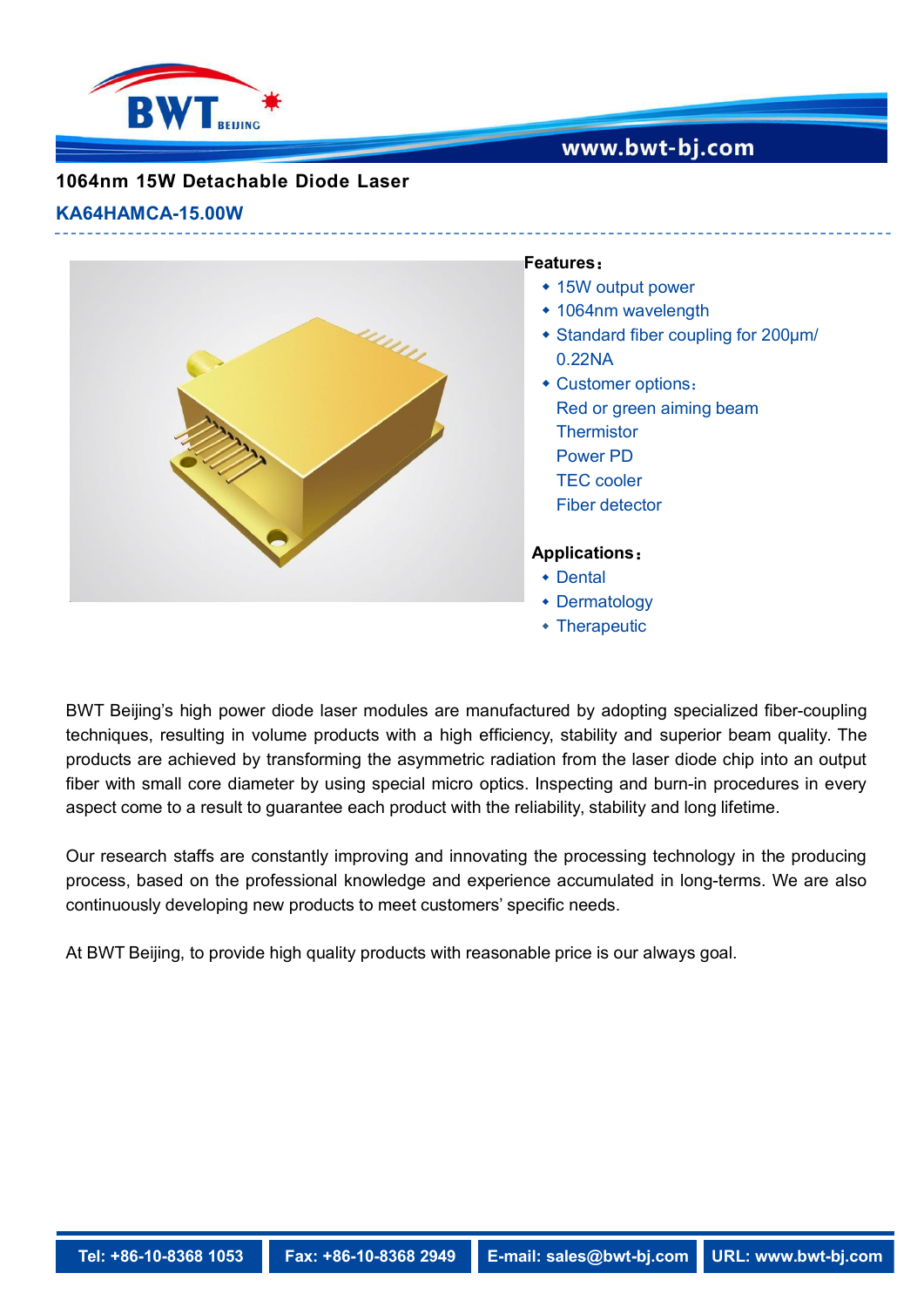

# www.bwt-bj.com

## **1064nm 15W Detachable Diode Laser**

#### **KA64HAMCA-15.00W**

| Specifications(25°C)              |                                   | <b>Symbol</b>               | <b>Unit</b>                   | <b>KA64HAWCA-15.00W</b>  |                          |                          |
|-----------------------------------|-----------------------------------|-----------------------------|-------------------------------|--------------------------|--------------------------|--------------------------|
|                                   |                                   |                             |                               | <b>Minimum</b>           | <b>Typical</b>           | <b>Maximum</b>           |
| Parameter <sup>(1)</sup>          | <b>CW Output Power</b>            | Po                          | W                             | 15                       | $\blacksquare$           | $\overline{a}$           |
|                                   | Threshold current                 | I <sub>th</sub>             | Α                             | $\overline{\phantom{a}}$ | 0.7                      | $\overline{a}$           |
|                                   | Operating current                 | $I_{op}$                    | A                             | $\blacksquare$           | $\sim$                   | 9                        |
|                                   | Operating voltage                 | $V_{op}$                    | $\mathsf{V}$                  | $\sim$                   | $\blacksquare$           | 5.2                      |
|                                   | Reverse Voltage                   | $V_{\sf re}$                | $\vee$                        | $\overline{\phantom{a}}$ | 7.5                      | $\blacksquare$           |
|                                   | Slope Efficiency                  | $\eta$                      | W/A                           | $\blacksquare$           | 2.1                      | $\blacksquare$           |
|                                   | Electrical-to-Optical Efficiency  | PE                          | $\%$                          | 32                       | $\blacksquare$           | $\overline{a}$           |
|                                   | Center wavelength                 | $\lambda_{\rm c}$           | nm                            | 1044                     | $\mathbf{r}$             | 1084                     |
|                                   | Spectral width(FWHM)              | $\delta_\lambda$            | nm                            | $\blacksquare$           | 6                        | $\blacksquare$           |
|                                   | Wavelength Shift with Temperature | $\mathcal{L}$               | nm/C                          | $\overline{\phantom{a}}$ | 0.3                      | $\overline{\phantom{0}}$ |
| <b>Fiber Data</b>                 | Buffer diameter                   | $D_{\text{buf}}$            | μm                            | $\overline{\phantom{a}}$ | 400                      | $\blacksquare$           |
|                                   | Cladding diameter                 | $D_{\text{clad}}$           | μm                            | $\blacksquare$           | 220                      | $\blacksquare$           |
|                                   | Core diameter                     | $D_{core}$                  | μm                            | $\sim$                   | 200                      | $\blacksquare$           |
|                                   | Numeric aperture                  | <b>NA</b>                   | $\blacksquare$                | $\blacksquare$           | 0.22                     | $\blacksquare$           |
| <b>Others</b>                     | ESD                               | $\mathsf{V}_{\mathsf{esd}}$ | $\vee$                        | $\blacksquare$           | $\overline{\phantom{a}}$ | 500                      |
|                                   | Storage temperature               | $T_{\text{stg}}$            | $^{\circ}$ C                  | $-20$                    | $\overline{\phantom{a}}$ | 70                       |
|                                   | Lead Soldering Temp               | $T_{ls}$                    | $^\circ\!{\rm C}$             | $\blacksquare$           | $\overline{\phantom{a}}$ | 260                      |
|                                   | Lead Soldering Time               | $\mathsf{t}$                | sec                           | $\blacksquare$           | $\blacksquare$           | 10                       |
|                                   | Operating case temperature        | $T_{op}$                    | $^{\circ}$ C                  | 15                       | $\overline{\phantom{a}}$ | 35                       |
|                                   | <b>Relative Humidity</b>          | <b>RH</b>                   | $\%$                          | 15                       | $\overline{\phantom{a}}$ | 75                       |
| <b>PD Data</b>                    | Current                           | $I_{\text{mo}}$             | $\mu A$                       | 200                      | $\mathbf{r}$             | 2000                     |
| <b>Thermistor</b>                 |                                   | $\mathsf{R}_{\mathsf{t}}$   | (K $\Omega$ )/ $\beta$ (25°C) | $\blacksquare$           | 10±3%/3477               | $\blacksquare$           |
| <b>Aiming Beam</b><br><b>Data</b> | Output Power                      | $\mathsf{P}_{\mathsf{a}}$   | mW                            | $\overline{a}$           | $\overline{2}$           | $\overline{\phantom{a}}$ |
|                                   | Wavelength                        | $I_a$                       | nm                            | 630                      | $\blacksquare$           | 643                      |
|                                   | Voltage <sup>(2)</sup>            | $\mathsf{V}_{\mathsf{a}}$   | $\mathsf{V}$                  | $\blacksquare$           | 2.2                      | $\sim$                   |
|                                   | Current                           | $I_a$                       | mA                            | $\blacksquare$           | 45                       | 65                       |

(1) Data measured under operation output at 15W.

(2) Support 5V DC input